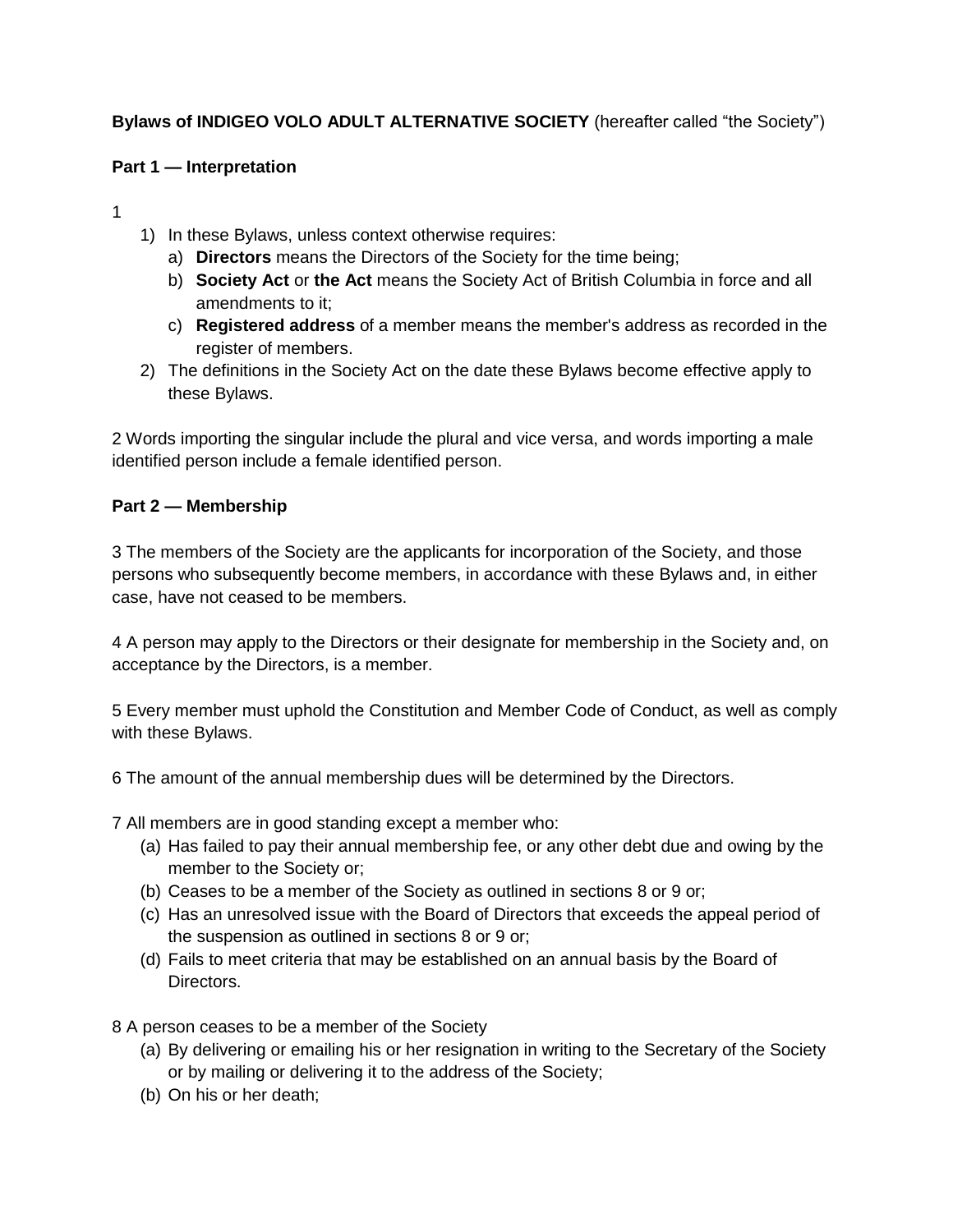- (c) On being suspended or expelled for breach of the Member Code of Conduct;
- (d) On suspension or expulsion after committing conduct unbecoming a member, as set out in Bylaw 9 and 10 or;
- (e) On having been a member not in good standing for 30 days.

9 Discipline of Members

- (1) A member may be suspended by or expelled by the Board of Directors for conduct unbecoming a member.
- (2) In the event the Board of Directors is informed that a member has engaged in conduct unbecoming a member, the Board of Directors may:
	- (a) Temporarily suspend the member for a period to be determined by the Board of Directors or;
	- (b) Permanently expel the member.
- (3) Prior to issuing either a suspension or an expulsion, the Board of Directors shall provide to the member in writing:
	- (a) Notice of the pending suspension or expulsion of the member and;
	- (b) A written summary of the reasons for the proposed suspension or expulsion.
- (4) A member who receives notice pursuant to paragraph 9(3) above shall be entitled to contest the proposed suspension or expulsion by providing written notice to the Board of Directors of his or her intention to contest within 14 days of receiving the notice.
- (5) Where a member provides notice to the Board of Directors in accordance with paragraph 9(4) above;
	- (a) The member shall be entitled to a hearing before the Board of Directors within 14 days of providing such notice to the Board of Directors and;
	- (b) The Board of Directors shall arrange for such a hearing and inform the member of the time and location of the hearing.
- (6) Where a hearing referred to in Paragraph 9(5) above has been arranged, the Board of Directors shall provide the member who is the subject of the hearing with a reasonable opportunity to explain why he or she should not be suspended or expelled as the case may be, and upon hearing from the member;
	- (a) Confirm the suspension or expulsion of the member; or
	- (b) Order that the member be reinstated on condition that the member take such steps to remedy his or her conduct as the Board of Directors may deem necessary; or
	- (c) Reinstate the member without conditions.
- (7) Where a member who receives notice pursuant to 9(4) above does not contest the proposed suspension or expulsion in the manner set out in 9(5) above, the Board of Directors shall confirm the suspension or expulsion of the member.
- (8) The decision of the Board of Directors, if the suspension or expulsion is confirmed, is final and binding on the member.

10 **Conduct unbecoming a member** includes, but is not limited to, the following:

(a) Any conduct that violates the laws of the Government of Canada or the Province of British Columbia, including the Human Rights Code, or undisclosed criminal convictions for previous violations.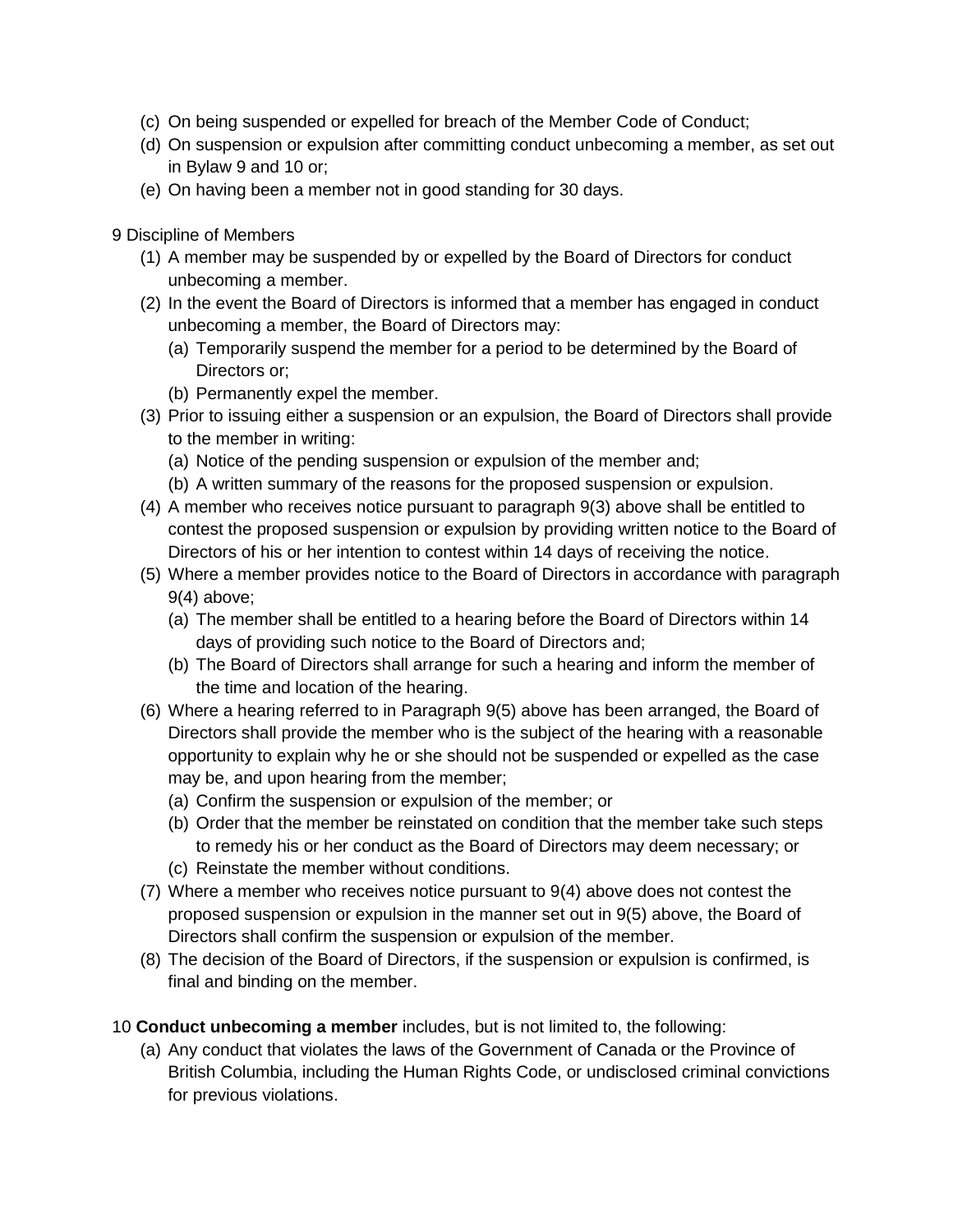- (b) Online or in person threats to any member of the Society;
- (c) The theft or deliberate misuse of property or equipment that is the property of the Society;
- (d) Such other conduct as, in the reasonable discretion of the Board of Directors, is determined to be conduct unbecoming a Member.

11 A corporation may not be a member of the Society.

#### **Part 3 — Meetings of Members**

12 General Meetings of the Society must be held at the time and place, in accordance with the Society Act, that the Directors decide.

13 Every General Meeting, other than an Annual General Meeting, is an Extraordinary General Meeting.

14 The Directors may, when they think fit, convene an Extraordinary General Meeting.

15

- (1) Notice of a General Meeting must specify the place, day and hour of the meeting, and, in case of special business, the general nature of that business.
- (2) The accidental omission to give notice of a meeting to, or the non-receipt of a notice by, any of the members entitled to receive notice does not invalidate proceedings at that meeting.
- 16 The first Annual General Meeting of the Society must be held not more than 15 months after the date of incorporation and after that an Annual General Meeting must be held at least once in every calendar year and not more than 15 months after the holding of the last preceding Annual General Meeting.

## **Part 4 — Proceedings at General Meetings**

17 Special business is:

- (a) All business at an Extraordinary General Meeting except the adoption of rules of order, and;
- (b) All business conducted at an Annual General Meeting, except the following:
- (c) The adoption of rules of order;
- (d) The consideration of the financial statements;
- (e) The report of the Directors;
- (f) The report of the auditor, if any;
- (g) The election of Directors;
- (h) The appointment of the auditor, if required;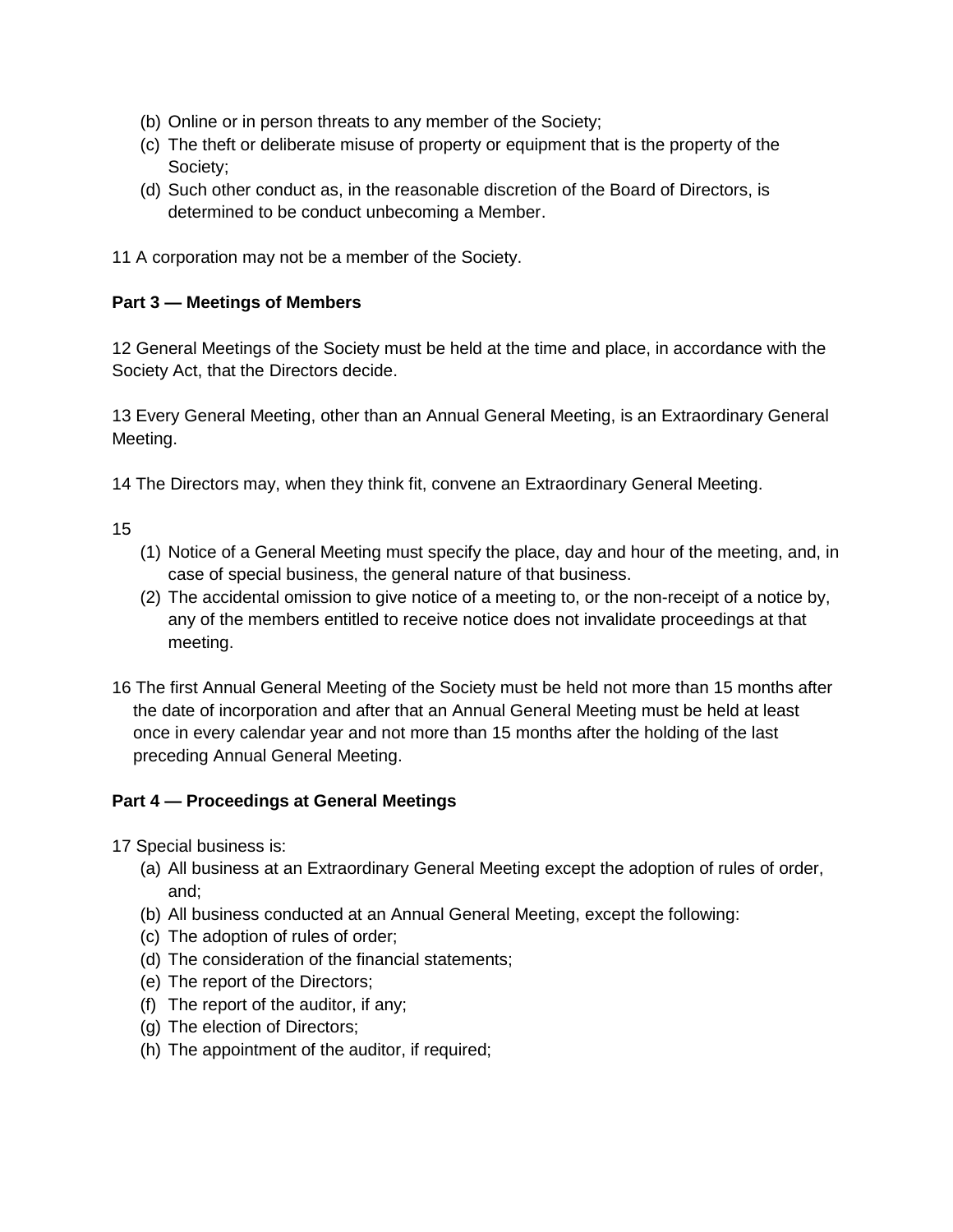- (i) The other business that, under these Bylaws, ought to be conducted at an Annual General Meeting, or business that is brought under consideration by the report of the Directors issued with the notice convening the meeting.
- 18
- (1) Business, other than the election of a chair and the adjournment or termination of the meeting, must not be conducted at a General Meeting at a time when a quorum is not present.
- (2) If at any time during a General Meeting there ceases to be a quorum present, business then in progress must be suspended until there is a quorum present or until the meeting is adjourned or terminated.
- (3) A quorum is 10% of the members in good standing at the time of the meeting and present at the meeting or a greater number that the members may determine at a General Meeting.
- 19 If, within 30 minutes from the time appointed for a General Meeting, a quorum is not present the meeting:
	- (1) If convened on the requisition of members, must be terminated;
	- (2) In any other case must stand adjourned to the same day in the next week, at the same time and place.
	- (3) If, at the adjourned meeting, a quorum is not present within 30 minutes from the time appointed for the meeting, the members present constitute a quorum.
- 20 The President of the Society, the Vice-President, or, in the absence of both, one of the other Directors present, must preside as chair of a General Meeting.
- 21 If at a General Meeting there is no President, Vice-President or other Director present within 15 minutes after the time appointed for holding the meeting, or the President and all the other Directors present are unwilling to act as the chair, the members present must choose one of their number to be the chair.

## 22

- (1) A General Meeting may be adjourned from time to time and from place to place, but business must not be conducted at an adjourned meeting other than the business left unfinished at the meeting from which the adjournment took place.
- (2) When a meeting is adjourned for 10 days or more, notice of the adjourned meeting must be given as in the case of the original meeting.
- (3) Except as provided in this Bylaw, it is not necessary to give notice of an adjournment or of the business to be conducted at an adjourned General Meeting.

## 23

(1) A resolution proposed at a meeting need not be seconded, and the chair of a meeting may move or propose a resolution.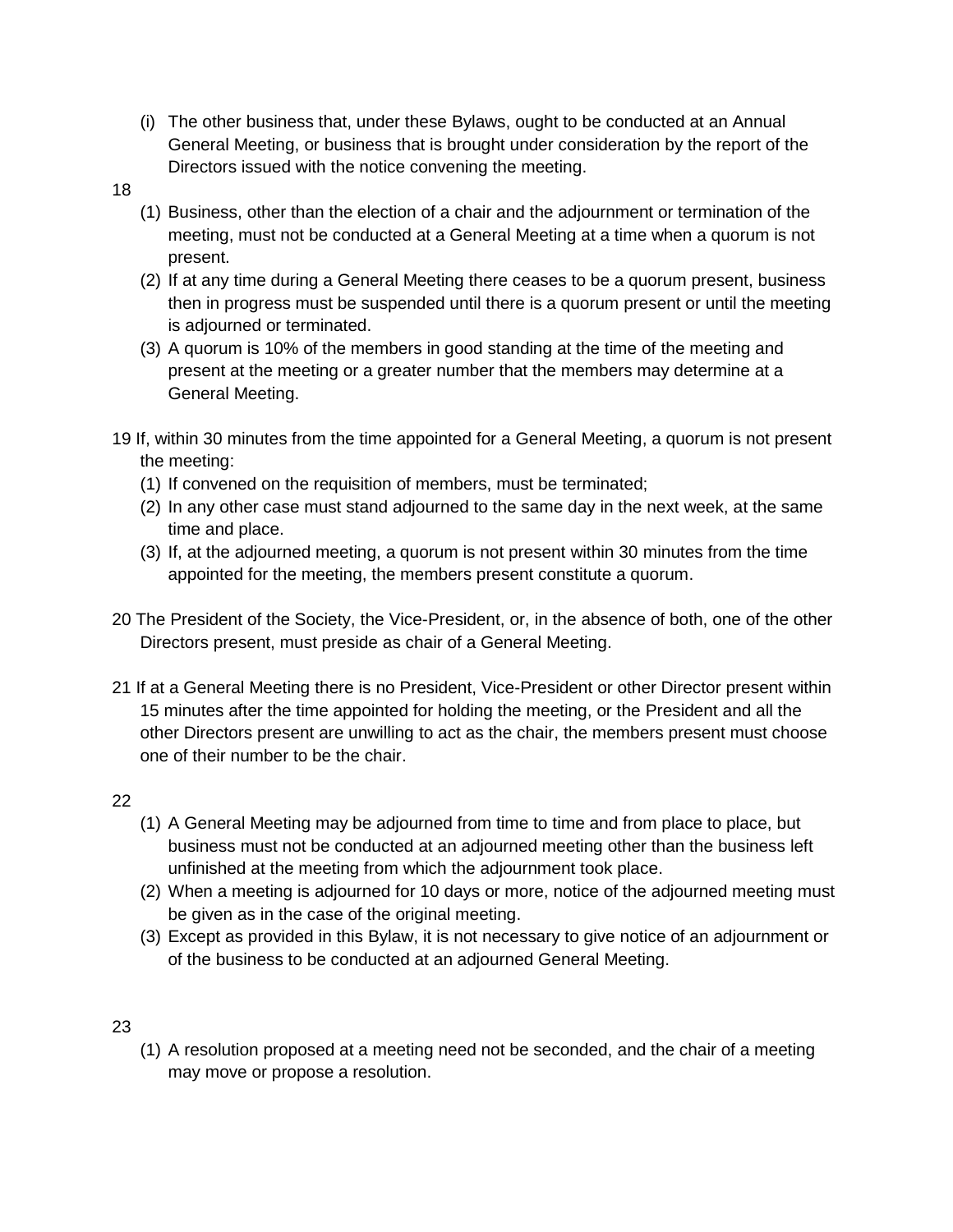(2) In the case of a tie vote, the chair shall not have a casting or second vote in addition to the vote to which he or she may be entitled as a member and the proposed resolution shall not pass.

## 24

- (1) A member in good standing, who has been a member in good standing for at least 30 days prior to a vote, and who is present at a meeting of members, is entitled to one vote.
- (2) Voting is by show of hands, unless it is requested by a member or Director that the vote be done by way of a paper ballot.
- (3) Voting by proxy is permitted as provided in Part 13.
- (4) All votes on special resolutions at a General Meeting of the Society will pass if they achieve a vote of 2/3 of those present, with the exception of special resolutions proposed to alter Bylaws **9 (Discipline of Members)**, **32 (Directors' Conflict of Interest)**, **74 (Proxy Voting)**, which must be passed by a minimum 3/4 vote of those present at the meeting.
- (5) A resolution to dissolve the Society or convert it to a corporation must be passed by a unanimous vote of all present at the meeting in order to be carried.

# **Part 5 — Directors and Officers**

## 25

- (1) The Directors may exercise all the powers and do all the acts and things that the Society may exercise and do, and that are not by these Bylaws or by statute or otherwise lawfully directed or required to be exercised or done by the Society in a General Meeting, but subject, nevertheless, to
	- (a) all laws affecting the Society;
	- (b) these Bylaws;
	- (c) the Director's Code of Conduct and;
	- (d) rules, not being inconsistent with these Bylaws, that are made from time to time by the Society in a General Meeting.
- (2) A rule, made by the Society in a General Meeting, does not invalidate a prior act of the Directors that would have been valid if that rule had not been made.

## 26

- (1) The President, Vice-President, Secretary, Treasurer and one or more other persons are the Directors of the Society.
- (2) The number of Directors must be 3 or a greater number determined from time to time at a General Meeting.

## 27

1) All Directors excepting the President and Vice-President are elected annually. The President and Vice-President are elected to alternating two-year terms.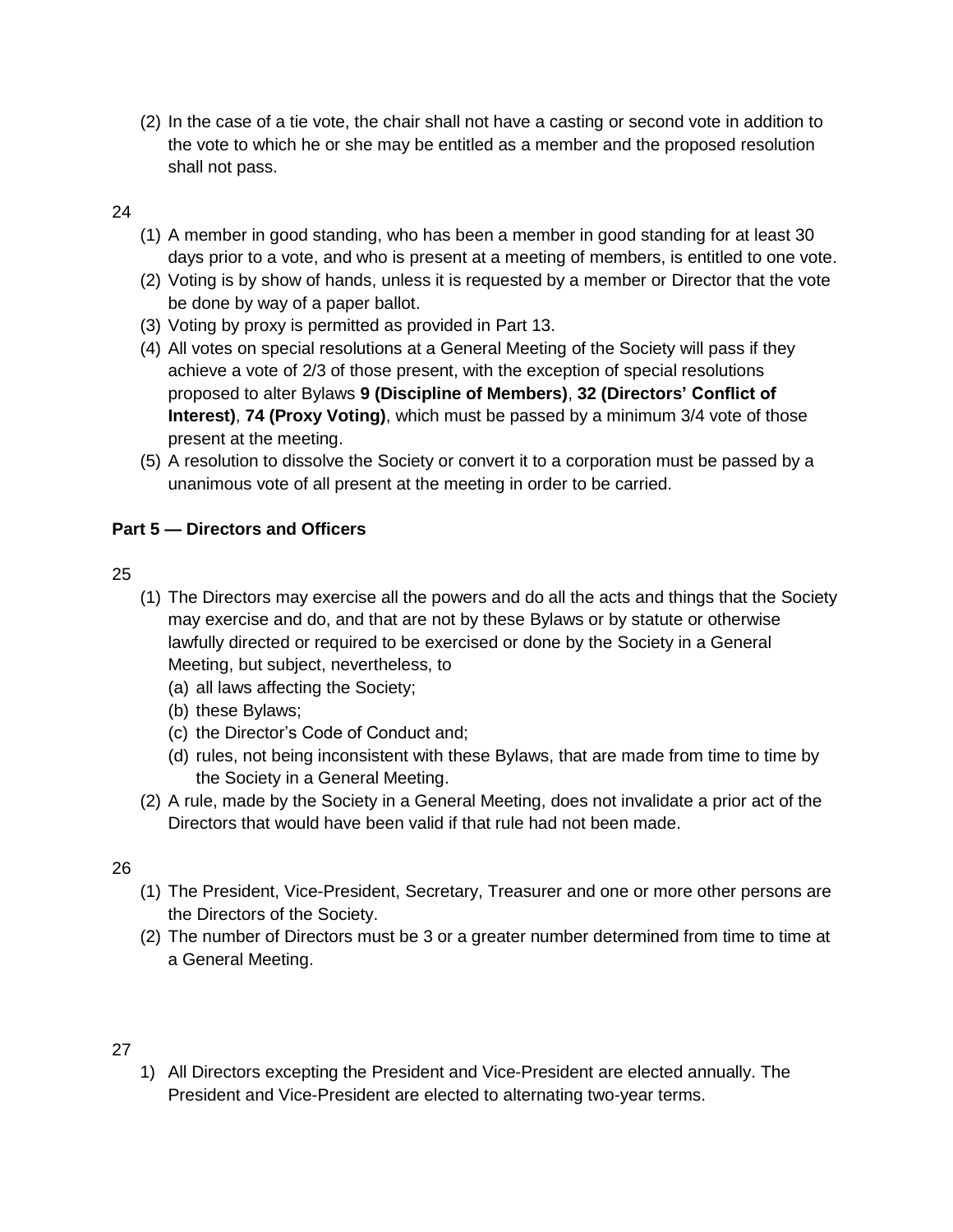- a) The President is elected at the AGM ending an odd-numbered year, and the Vice-President at the AGM ending an even-numbered year.
- b) Except as outlined in 27(1) and (1a), the Directors must retire from office at each Annual General Meeting when their successors are elected.

Separate elections must be held for each office to be filled.

An election may be by acclamation; otherwise it must be by ballot.

If a successor is not elected, the person previously elected or appointed continues to hold office.

- 2) Upon election, every Director shall submit to a police information check through an authorized agency, and present the results to the Board. If a criminal record is found, the other elected Directors will determine by majority vote whether to:
	- a) Grant the Member a conditional exemption to Bylaw 10 and recognize their election.
	- b) Reject the person as a Director, but allow them to keep ordinary membership.
	- c) Reject the person as a Director and expel them from the Society.
	- d) Prior to voting, Directors shall declare any conflict with, or conflict of interest involving the individual under consideration. Members declaring conflicts may be required to abstain from the vote to retain or reject.
	- 3) Board discussions required under Section 2 shall be kept private, and the Board's decision and votes must be recorded and kept confidential, minuted *in camera*, and not released to other members.
	- 4) Notwithstanding 27(2),
		- a) No person may serve as a Director if they are in conflict with Societies Act 44(3)
		- b) No part of this Bylaw supersedes Bylaw 10 (Conduct Unbecoming a Member), particularly 10(a), and failure to disclose a criminal record may nonetheless result in suspension or expulsion as the Board deems appropriate.

## 28

- (1) The Directors may at any time and from time to time appoint a member as a Director to fill a vacancy in the Directors.
- (2) A Director so appointed holds office only until the next Annual General Meeting of the Society, but is eligible for re-election at the meeting.

## 29

- (1) If a Director resigns his or her office or otherwise ceases to hold office, the remaining Directors may, if they so choose, appoint a member to take the place of the former Director, but are not required to so long as the number of Directors does not fall below 3, as required in Bylaw 26 (2).
- (2) An act or proceeding of the Directors is not invalid merely because there are fewer than the prescribed number of Directors in office.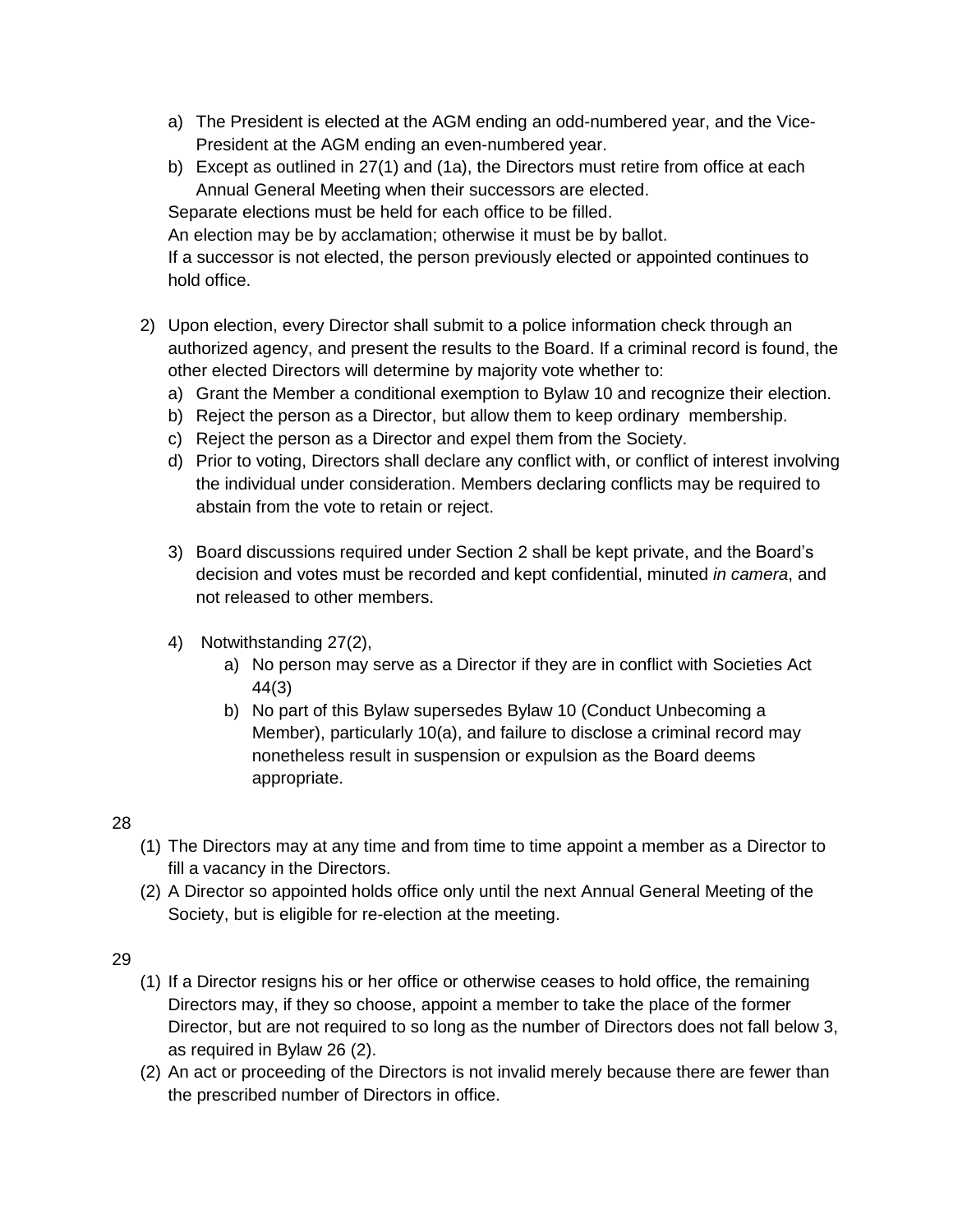- 30 The members may, by special resolution, remove a Director before the expiration of his or her term of office, and may elect a successor to complete the term of office.
- 31 A Director must not be remunerated for being or acting as a Director but a Director must be reimbursed for all expenses necessarily and reasonably incurred by the Director while engaged in the affairs of the Society.
- 32 In order to avoid any conflicts of interest, a member is not eligible to stand for election, or remain a Director, if they are currently are, or become, an owner, organizer, leader, or Director of any other related competitive organization or group, (i.e. that is hosting munches, parties, events, etc.), whether for profit or not-for-profit.

## **Part 6 — Proceedings of Directors**

# 33

- (1) The Directors may meet at the places they think fit to conduct business, adjourn and otherwise regulate their meetings and proceedings, as they see fit.
- (2) The Directors may from time to time set the quorum necessary to conduct business, and unless otherwise set the quorum is a majority of the Directors then in office.
- (3) The President is the chair of all meetings of the Directors, but if at a meeting the President is not present within 30 minutes after the time appointed for holding the meeting, the Vice-President must act as chair. If neither is present the Directors present may choose one of their number to be the chair at that meeting.
- (4) A Director may at any time, and the Secretary on the request of a Director must, convene a meeting of the Directors.

## 34

- (1) The Directors may delegate any, but not all, of their powers to committees consisting of Directors and/or members as they think fit.
- (2) A committee so formed in the exercise of the powers so delegated must conform to any rules imposed on it by the Directors, and must report every act or thing done in exercise of those powers to the earliest meeting of the Directors held after the act or thing has been done.
- 35 A committee must elect a chair of its meetings, but if no chair is elected, or if at a meeting the chair is not present within 30 minutes after the time appointed for holding the meeting, the Directors present who are members of the committee must choose one of their number to be the chair of the meeting.

36 The members of a committee may meet and adjourn as they think proper.

37 For a first meeting of Directors held immediately following the appointment or election of a Director or Directors at an annual or other General Meeting of members, or for a meeting of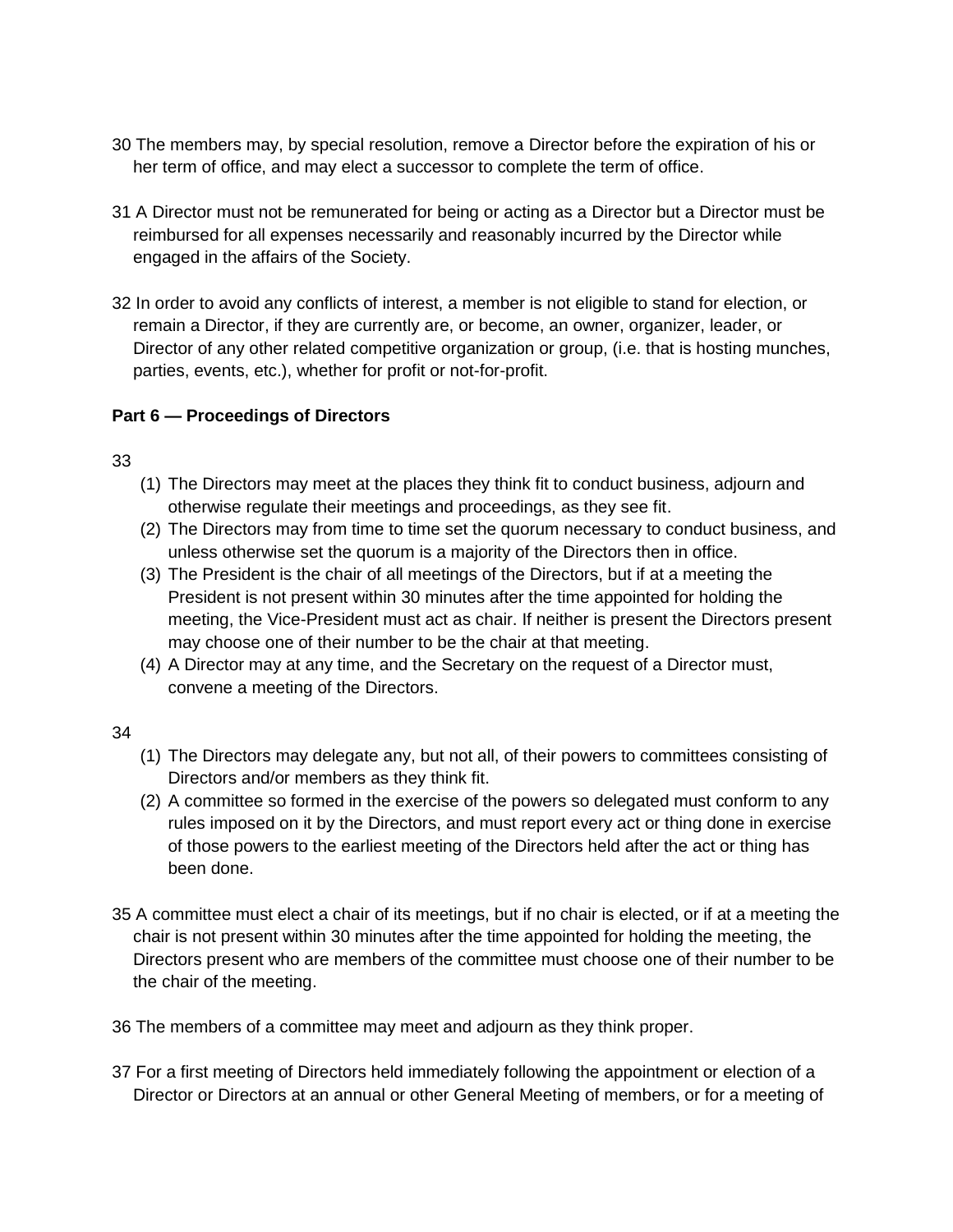the Directors at which a Director is appointed to fill a vacancy in the Directors, it is not necessary to give notice of the meeting to the newly elected or appointed Director or Directors for the meeting to be constituted, if a quorum of the Directors is present.

- 38 A Director who may be absent temporarily from British Columbia may send or deliver to the address of the Society a waiver of notice, which may be by email, letter, telegram, telex or cable, of any meeting of the Directors and may at any time withdraw the waiver, and until the waiver is withdrawn,
	- (a) a notice of meeting of Directors is not required to be sent to that Director, and
	- (b) any and all meetings of the Directors of the Society, notice of which has not been given to that Director, if a quorum of the Directors is present, are valid and effective.

39

- (a) Questions arising at a meeting of the Directors and committee of Directors must be decided by a majority of votes.
- (b) In the case of a tie vote, the chair does not have a second or casting vote.
- 40 A resolution proposed at a meeting of Directors or committee of Directors need not be seconded, and the chair of a meeting may move or propose a resolution.
- 41 A resolution in writing, signed by all the Directors and placed with the minutes of the Directors, is as valid and effective as if regularly passed at a meeting of Directors.

# **Part 7 — Duties of Officers**

42

- (1) The President presides at all meetings of the Society and of the Directors.
- (2) The President is the chief executive officer of the Society and must supervise the other officers in the execution of their duties.
- 43 The Vice-President must carry out the duties of the President during the President's absence.
- 44 The Secretary must do the following:
	- (a) Conduct the correspondence of the Society;
	- (b) Issue notices of meetings of the Society and Directors;
	- (c) Keep minutes of all meetings of the Society and Directors;
	- (d) Have custody of all records and documents of the Society except those required to be kept by the Treasurer;
	- (e) Have custody of the common seal of the Society, should one exist;
	- (f) Maintain the register of members in good order.
- 45 The Treasurer must
	- (a) Keep the financial records, including books of account, necessary to comply with the Societies Act, and;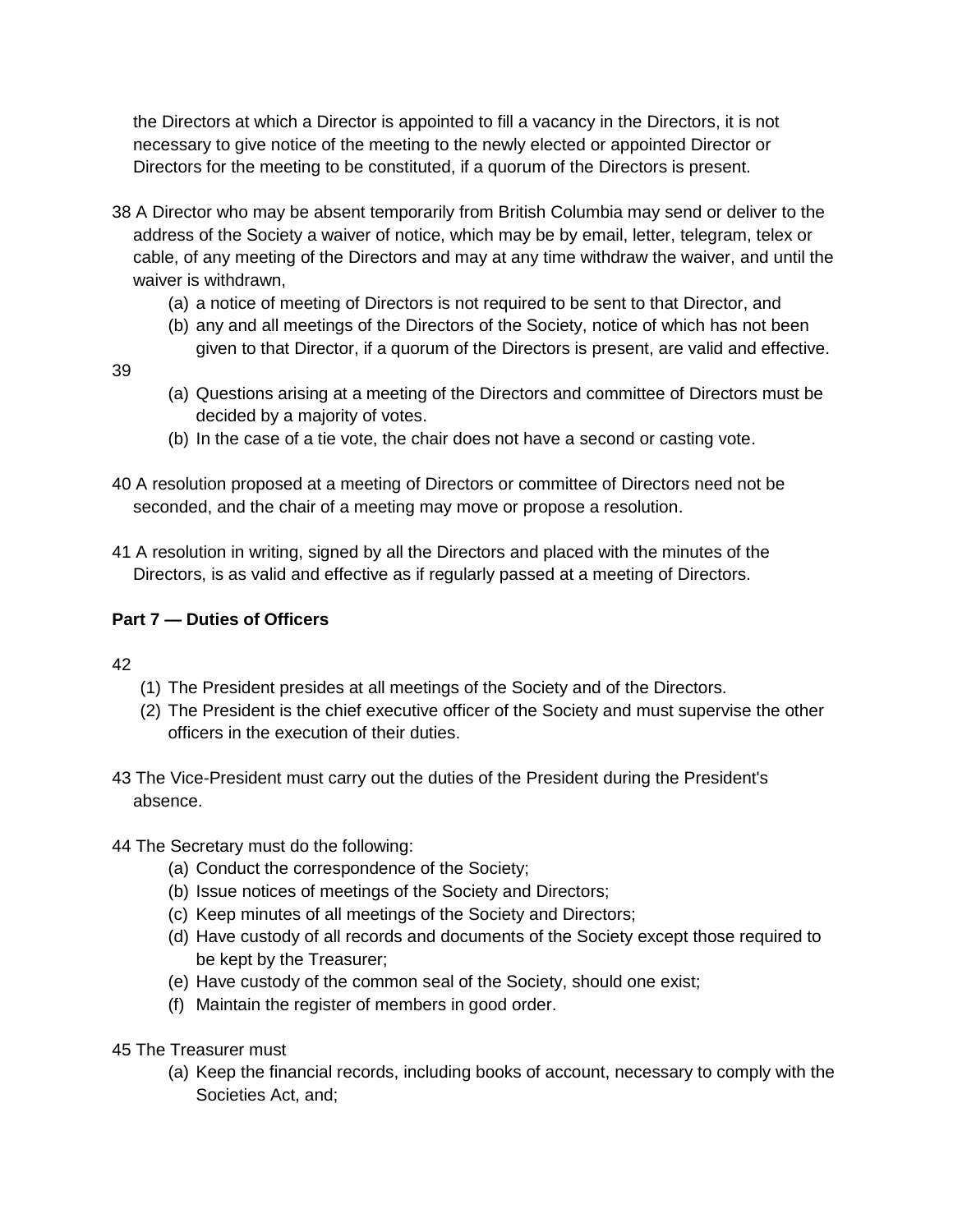(b) Render financial statements to the Directors, members and others when required.

46

- (1) The offices of Secretary and Treasurer may be held by one person who is to be known as the Secretary Treasurer.
- (2) If a Secretary Treasurer holds office, the total number of Directors must not be less than 3 or the greater number that may have been determined under Bylaw 26 (2).
- 47 In the absence of the Secretary from a meeting, the Directors must appoint another person to act as Secretary at the meeting.
- 48 The Directors shall:
	- (a) Act honestly and in good faith and in the best interests of the Society;
	- (b) Immediately notify the other Directors if they find themselves in a position that may breach their duties under Bylaw 32, conflicts of interest and standing as a Director, and;
	- (c) Exercise the care, diligence and skill of a reasonable and prudent person in exercising their power and performing their functions as Directors.
- 49 Any Director who is directly or indirectly interested in a proposed contract or transaction with the Society shall disclose fully and promptly the nature and extent of their interest to the other Directors and otherwise comply with the requirements of the Society Act.

50

- (1) The Directors shall enter in the register the names of applicants for incorporation, and the name of every other person admitted as a Member of the Society, together with the following particulars of each:
	- (a) The Member's full legal name and registered address;
	- (b) The date on which a person is admitted as a Member and;
	- (c) The date on which a person ceases to be a Member.
- (2) Notwithstanding the Societies Act (24), to safeguard the privacy of Members as provided in the Act (25), the Board may refuse Members the right to inspect the Register of Members, and shall not share Membership information beyond the current Board itself without a demonstrated compelling need.
- 51 The Directors shall prepare all reports, including financial reports, required by law to be prepared by the Society for the Annual General Meeting.
- 52 The Directors shall on behalf of the Society file all financial and other reports that have to be filed after the annual meeting as required by the Society Act and Income Tax Act or other law.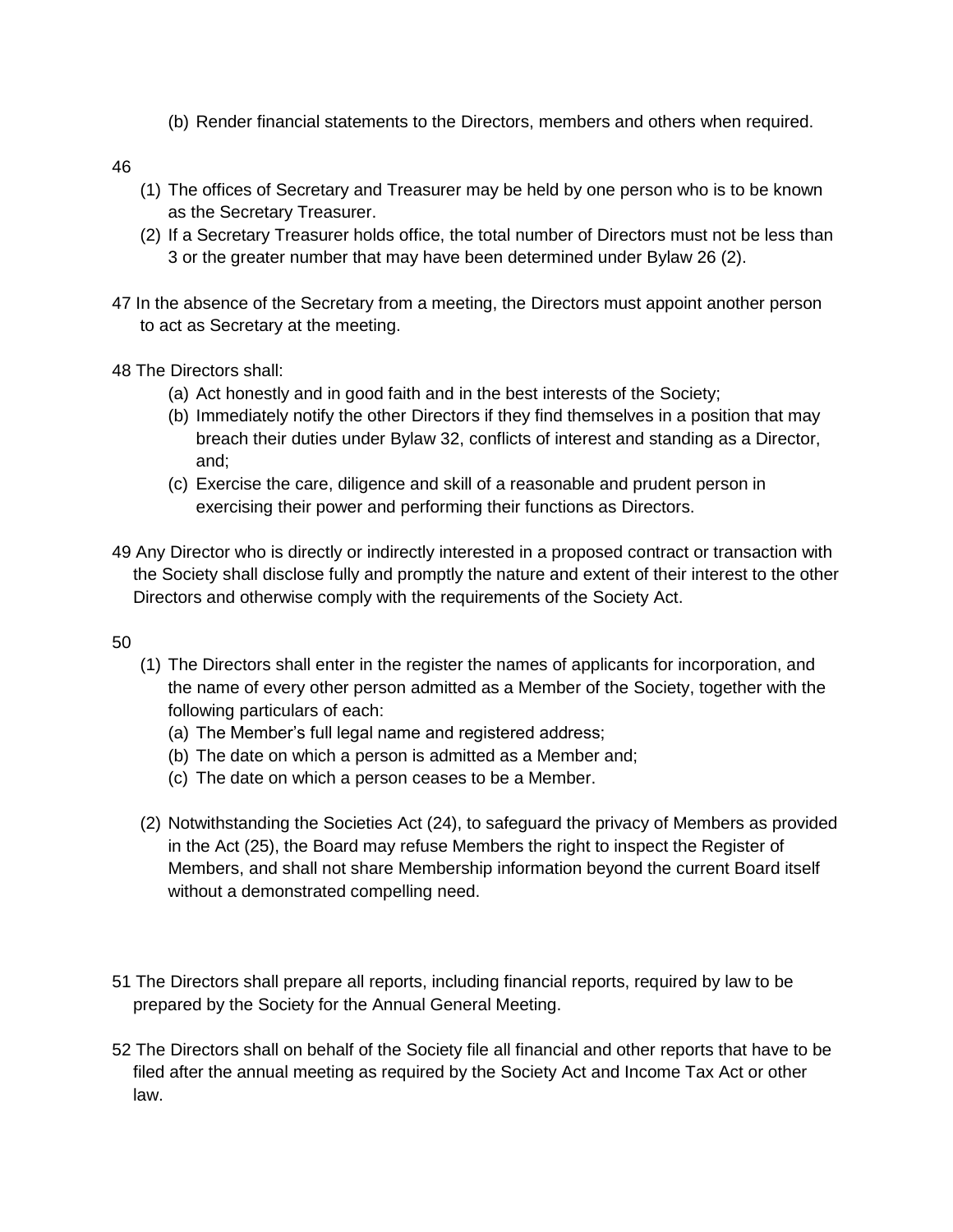- 53 The Directors shall ensure that the Society has at least one account with a chartered bank, credit union or trust company for the deposit of funds.
- 54 The Directors, on behalf of the Society, shall keep proper accounting records in respect of all financial or other transactions and, without limiting the foregoing, shall keep records of:
	- (a) All money received and disbursed by the Society and the manner in respect of which the receipt and disbursement took place;
	- (b) Every asset and liability of the Society and;
	- (c) Every other transaction affecting the financial position of the Society.

## **Part 8 — Seal**

- 55 The Directors may provide a common seal for the Society and may destroy a seal and substitute a new seal in its place.
- 56 The common seal must be affixed only when authorized by a resolution of the Directors and then only in the presence of the persons specified in the resolution, or if no persons are specified, in the presence of the President and Secretary or President and Secretary **Treasurer.**

## **Part 9 — Borrowing**

- 57 In order to carry out the purposes of the Society the Directors may, on behalf of and in the name of the Society, raise or secure the payment or repayment of money in the manner they decide, and, in particular but without limiting that power, by the issue of debentures.
- 58 A debenture must not be issued without the authorization of a special resolution.
- 59 The members may, by special resolution, restrict the borrowing powers of the Directors, but a restriction imposed expires at the next Annual General Meeting.
- 60 Loans to the Society from individuals or organizations will be repaid within 60 days.
- 61 At the expiration of 60 days, the lender will have the option to extend the lending term by an additional 60 days.

## **Part 10 — Auditor**

- 62 This Part applies only if the Society is required or has resolved to have an auditor.
- 63 The first auditor must be appointed by the Directors who must also fill all vacancies occurring in the office of auditor.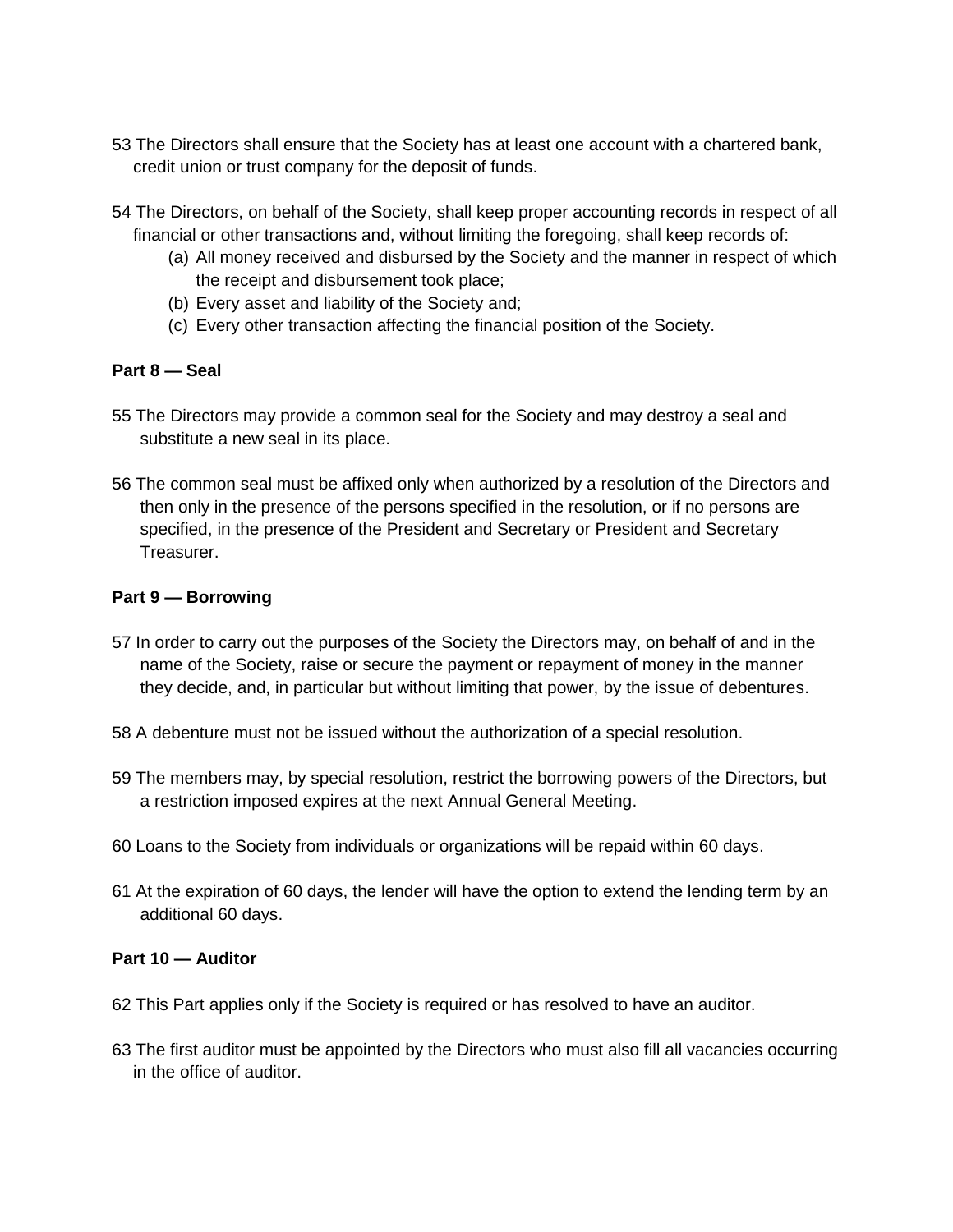- 64 At each Annual General Meeting the Society must appoint an auditor to hold office until the auditor is re-elected or a successor is elected at the next Annual General Meeting.
- 65 An auditor may be removed by ordinary resolution.
- 66 An auditor must be promptly informed in writing of the auditor's appointment or removal.
- 67 A Director or employee of the Society must not be its auditor.
- 68 The auditor may attend General Meetings.

#### **Part 11 — Notices to Members**

- 69 A notice may be given to a member, either personally or by mail to the member at the member's registered physical or electronic address.
- 70 A notice sent by mail is deemed to have been given on the second day following the day on which the notice is posted, and in proving that notice has been given, it is sufficient to prove the notice was properly addressed and put in a Canadian post office receptacle.

#### 71

- (1) Notice of a General Meeting must be given to
	- (a) Every member shown on the register of members on the day notice is given, and;
	- (b) The auditor, if Part 10 applies.
- (2) No other person is entitled to receive a notice of a General Meeting.

## **Part 12 — Bylaws**

- 72 Each member is entitled to an electronic copy of the Constitution and Bylaws of the Society on demand. The Society, upon payment of a sum of \$5.00, will issue a printed copy of the Constitution and Bylaws to any Member.
- 73 These Bylaws must not be altered or added to except by special resolution.

## **Part 13 – Proxy Voting**

- 74 Members in good standing at the time of a vote may hold one [1] proxy vote, provided the absent Member has signed the Society's proxy voting form, which shall be made available in electronic form on the Society's website or by email upon request, not less than two weeks before any General Meeting, and provided the proxy holder is in possession of said forms at the General Meeting.
- 75 The proxy holder must deposit the proxy forms with the Secretary of the Society at the